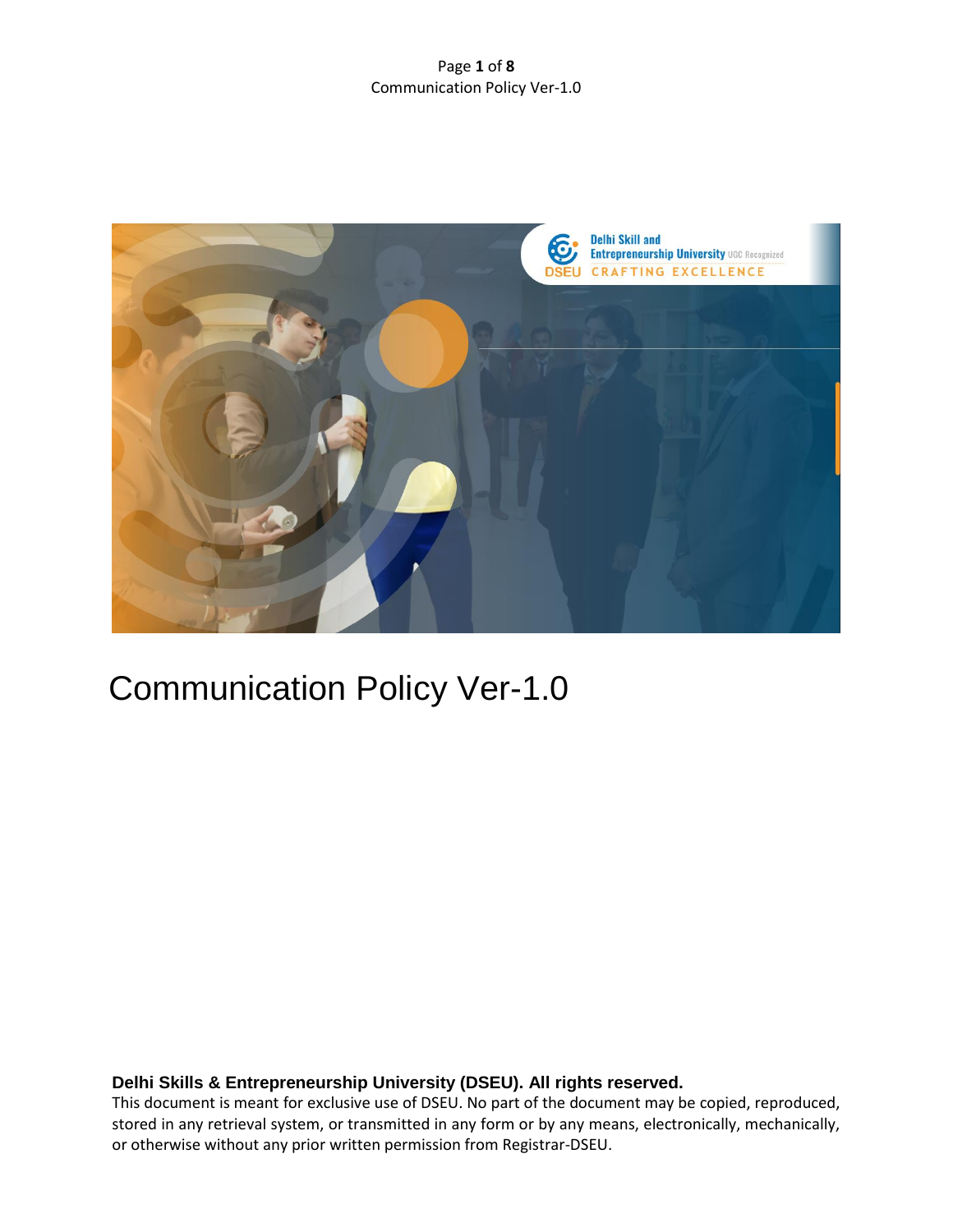### Page **2** of **8** Communication Policy Ver-1.0

# **Release Control**

| <b>Release Date</b> | <b>Version</b>   | <b>Details</b>                                         | <b>Released</b>                                                                                                            | Approved by: |
|---------------------|------------------|--------------------------------------------------------|----------------------------------------------------------------------------------------------------------------------------|--------------|
|                     | No:              |                                                        | by:                                                                                                                        |              |
| October 18, 2021    | V <sub>0.1</sub> | Pre-release, the purpose of                            | Mr. Joyjit Roy Ghatak<br>Choudhury,<br>Consultant (IT) - DSEU<br>Mr. Prasun Kumar<br><b>Assistant Registrar(IT) - DSEU</b> |              |
|                     |                  | pre-release is to inform all                           |                                                                                                                            |              |
|                     |                  | stake holders about the<br>issuance of this policy and |                                                                                                                            |              |
|                     |                  | also to give advance intimation                        |                                                                                                                            |              |
|                     |                  | to the assured departments to<br>get prepared.         |                                                                                                                            |              |
| November 17,        | $V$ 1.0          | First release                                          | Mr. Ashwani                                                                                                                | Dr. Neharika |
| 2021                |                  |                                                        | Kansal,                                                                                                                    | Vohra,       |
|                     |                  |                                                        | Registrar-                                                                                                                 | Vice         |
|                     |                  |                                                        | <b>DSEU</b>                                                                                                                | Chancellor-  |
|                     |                  |                                                        |                                                                                                                            | <b>DSEU</b>  |

# **Policy Owner**

| Department: | <b>Represented by:</b> | ⊅ate             |
|-------------|------------------------|------------------|
| Registrar-L | Mr.<br>Ashwani Kansal  | 2021<br>November |

# **Policy assured by:**

| Department: | <b>Represented by:</b>      | <b>Applicable to</b> | <b>Date</b>       |
|-------------|-----------------------------|----------------------|-------------------|
| Information | <b>Assistant Registrar-</b> | All users            | November 17, 2021 |
| Technology  | , DSEU                      |                      |                   |

# **Delhi Skills & Entrepreneurship University (DSEU). All rights reserved.**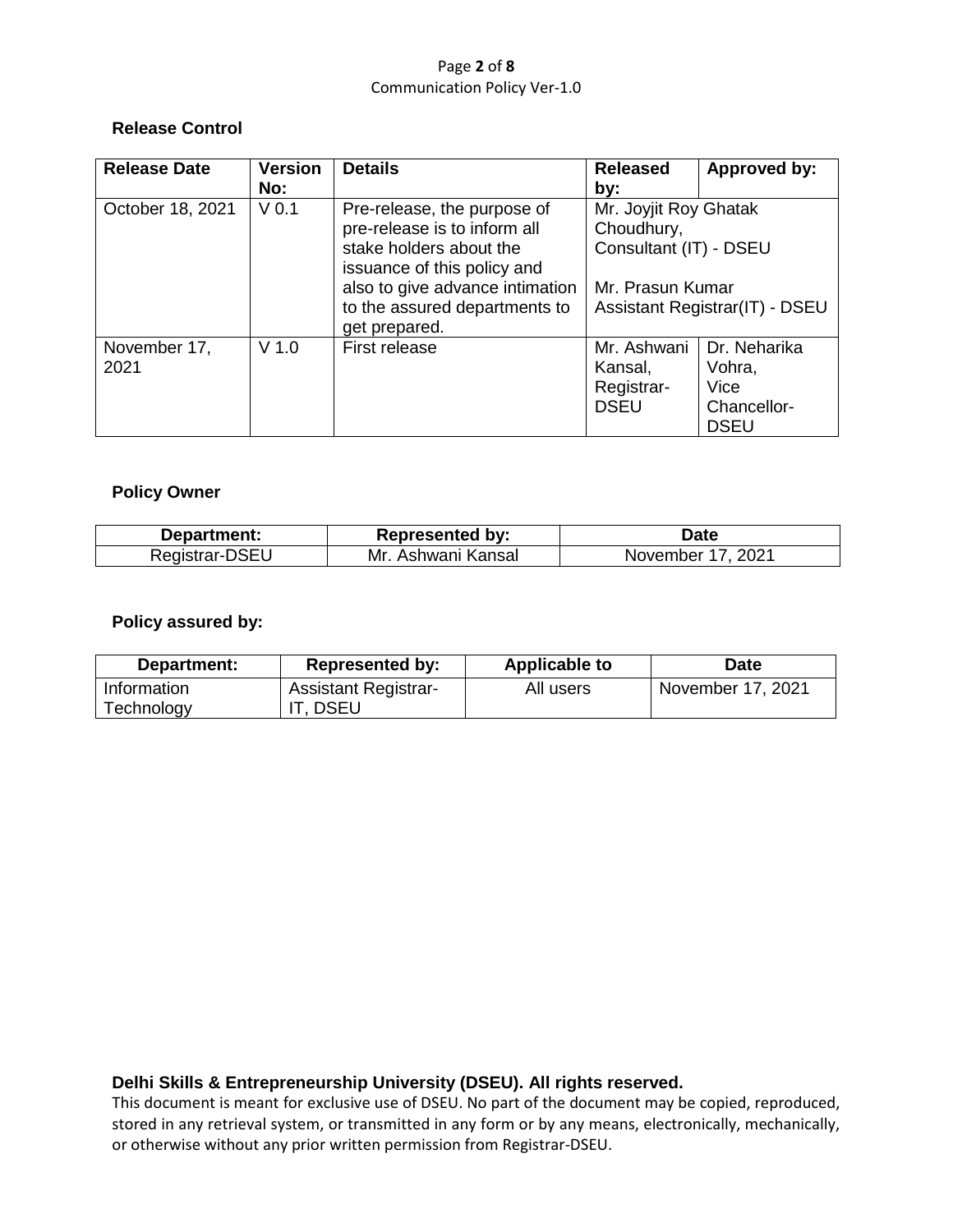## Page **3** of **8** Communication Policy Ver-1.0

## **Table of Contents**

| 1. OBJECTIVE                                                                                 | 4              |
|----------------------------------------------------------------------------------------------|----------------|
| 2. SCOPE                                                                                     | 4              |
| <b>3. USER RIGHTS AND RESPONSIBILITIES</b>                                                   | 4              |
| <b>4. POLICY DETAILS</b>                                                                     | 4              |
| <b>4.1. E-MAIL</b>                                                                           | 5              |
| 4.2. WEBSITE                                                                                 | $\overline{7}$ |
| <b>4.3. SOCIAL MEDIA</b>                                                                     | 7              |
| 4.4. ADHERENCE WITH CENTRAL, STATE, LOCAL, CYBER AND<br><b>APPLICABLE INTERNATIONAL LAWS</b> | 7              |
| <b>4.5. ENFORCEMENT AND COMPLAINCE</b>                                                       | 7              |

# **Delhi Skills & Entrepreneurship University (DSEU). All rights reserved.**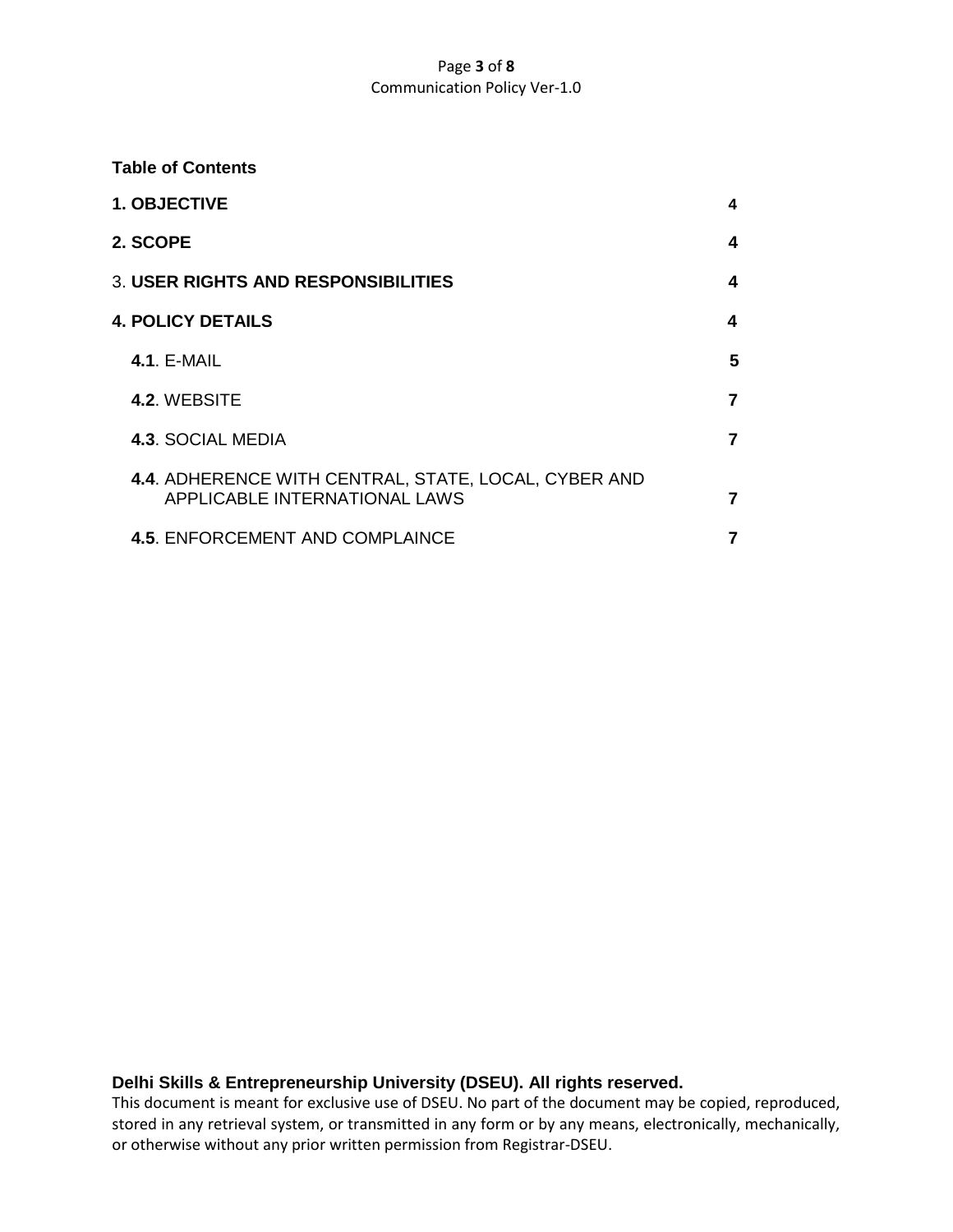#### Page **4** of **8** Communication Policy Ver-1.0

## **1. OBJECTIVE**

Delhi Skill & Entrepreneurship University (DSEU) considers the means of communication through Email, Website and Social Media for sending official information with respect to academic, research and administrative purposes only. The intention of this policy is to ensure that the services always remain plausible, consistent as well as appropriate. DSEU has both a legal and ethical responsibility to prevent unauthorized or immoral content exchanged through the communication platforms.

# **2. SCOPE**

This policy is applicable to all users including Employees, Visiting faculty, Students, Alumni and consultants hired by DSEU through the mode of communication they perform in terms of written documents, Website, Social media platforms, E-mail, softcopies used for mail attachments, and the information that is shared in relation to the purpose either academic / research / business for which they communicate to internal and external community including any statutory bodies.

# **3. USER RIGHTS AND RESPONSIBILITIES**

DSEU has a responsibility to ensure that all the communications done by the members of the DSEU community is appropriate and factual. The communication to be sent only to the intended recipient(s).

An individual user has the responsibility to ensure that:

i. Any communication made through DSEU's official Email / Website Publications / Social Media Posts pertaining to DSEU's academic / administrative activities should not contain inappropriate content that affects the brand identity of the Institution. ii. They comply with the conditions of use with respect to the communication policy

Each user must take responsibility for the mode of communication they choose in accordance with the terms mentioned in the policy.

Registrar/ Respective Campus Directorate are the authority to monitor the communications.

# **4. POLICY DETAILS**

- Employee should exercise caution when using the DSEU letterhead. If writing in the capacity of an individual rather than on behalf of the DSEU, institution's letterhead must not be used.
- All employee must display appropriate email etiquette and best practice when writing emails. This is important to prevent privacy breaches or reputational issues for the organization.
- External communications is managed through the Registrar office and they should be contacted when there is a need to release such communications.

#### **Delhi Skills & Entrepreneurship University (DSEU). All rights reserved.**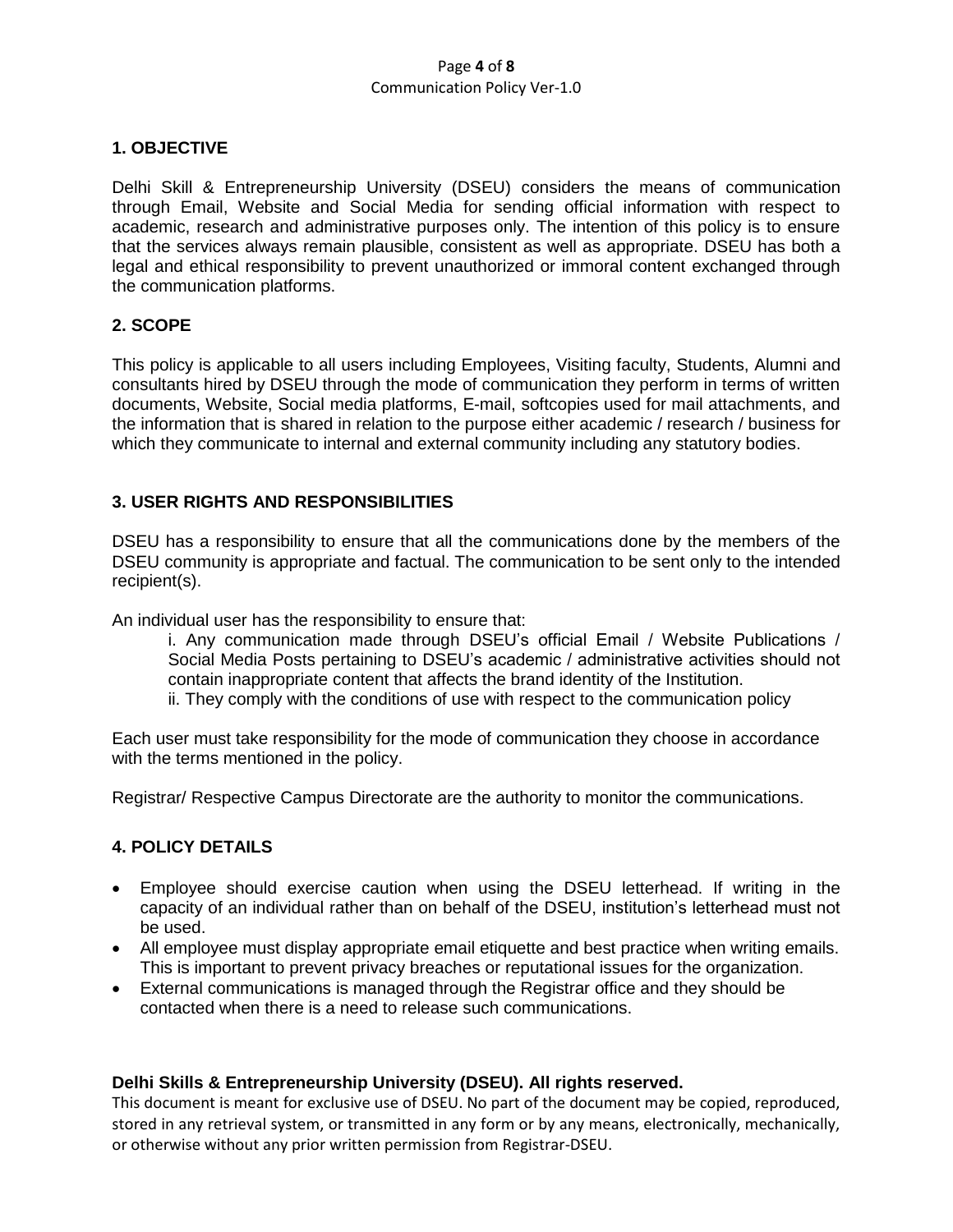#### Page **5** of **8**

#### Communication Policy Ver-1.0

- Any communication with statutory bodies should be made only after approval from Registrar's office, unless otherwise prior approved by Registrar's Office.
- For expressing any grievances, members should choose redressal handling procedures formulated by Registrar for Appropriate Action, instead of any inappropriate means of communication through e-mail, mass-mail, social media posts.
- Any request for access to electronic information from DSEU in support of legal actions must be immediately forwarded to Registrar office. Registrar's Office will guide on further actions and steps to be taken.

# **4.1 E-MAIL**

- Any communication done with respect to DSEU's scholastic / co-scholastic / administrative activities should be carried over through DSEU's official Email Id's only.
- No user should use the official email id assigned to him/her at DSEU for any purpose that is not part of DSEU's scholastic / co-scholastic / administrative purpose. The user is responsible for any such violation.
- Users should not do any mass email communication in DSEU network for sharing any personal, commercial, Solicitations for contributions, fund raising, charities, not related or sponsored by DSEU.
- Reply all should be reserved for special cases only. It should only be used if you need to send the same message to every single recipient in the group. You should use Reply All with caution to avoid any productivity losses & unsolicited mails to unintended recipients.
- Users should always look at the recipient list to ensure that only the people who need to be copied on a message receive your reply. Even in the case of "Reply All" and remove unnecessary recipients when you need to answer a subset of the original recipients.

**4.1.1 Service Provider -** DSEU e-mail services are provided through free e-mail services from Google Workspace for Education.

**4.1.2 E-mail ID distribution** - E-mail id will be provided to all Employee, Visiting Faculty, Consultants and Students.

**4.1.3 E-mail id Naming Convention –** the following e-mail id convention will be used for respective users

# **(i) For Employee / Visiting Faculty / Consultants**

- If the name contains only Firstname(F) & Lastname(L) : DSEU mail-id will be [F.L@dseu.ac.in](mailto:F.L@dseu.ac.in)
- If the name contains all Firstname(F), Midname(M) & Lastname(L) : DSEU mailid will be [F.first letter of M.L@dseu.ac.in](mailto:F.first%20%20letter%20of%20M.L@dseu.ac.in)

# **Delhi Skills & Entrepreneurship University (DSEU). All rights reserved.**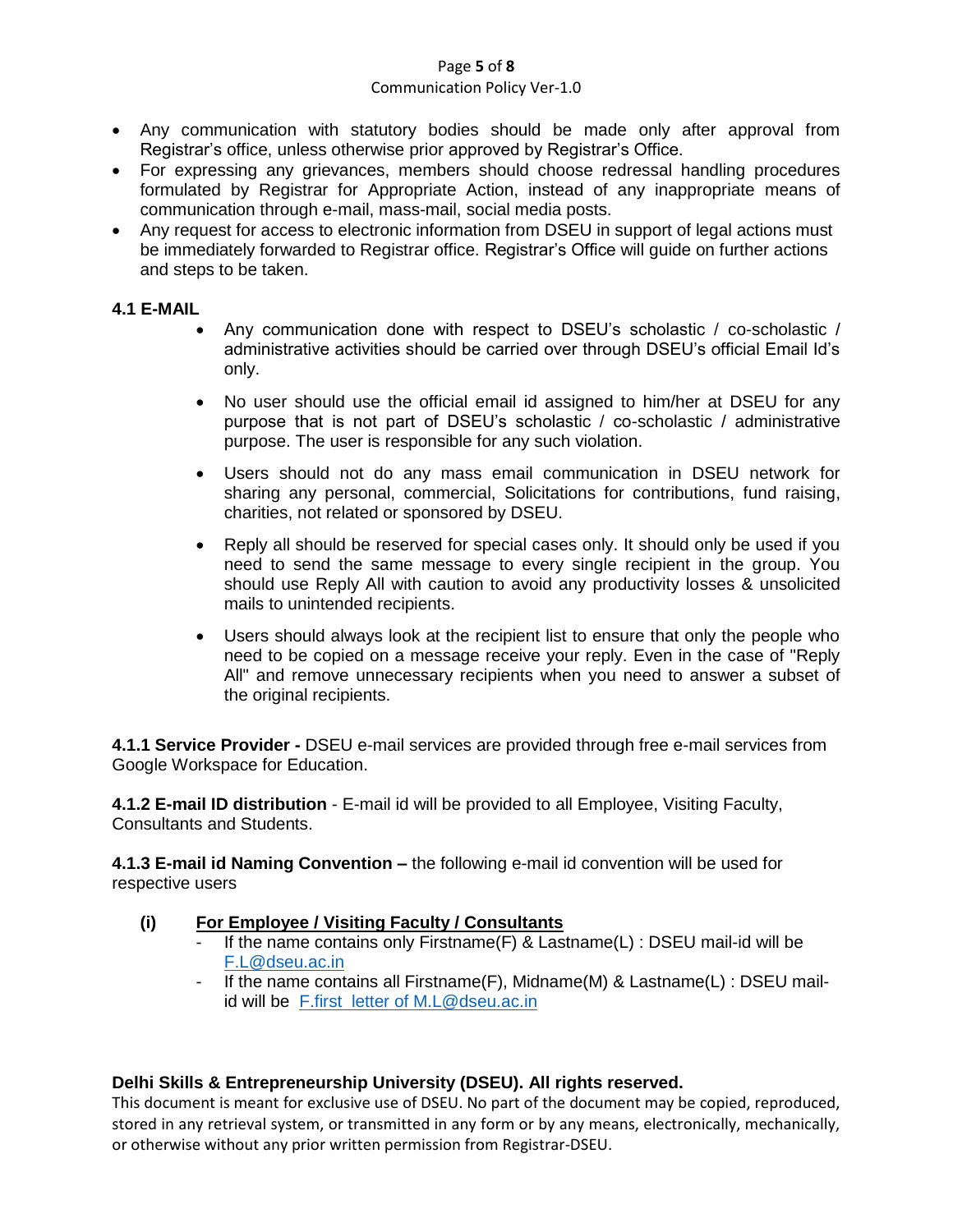## Page **6** of **8**

## Communication Policy Ver-1.0

In case employee / Visiting Faculty / Consultants e-mail id matches with existing e-mail id, the new e-mail id will be appended with a running numeric digit. (eg. [F.L1@dseu.ac.in\)](mailto:F.L1@dseu.ac.in)

# **(ii) For Students**

If the name contains only Firstname(F)  $&$  Lastname(L) : DSEU mail-id will be <first letter of F><first letter [of L><4-digit random number> @dseu.ac.in](mailto:F-%20first%20char%3e%3cL-first%20letter%3eastname@dseu.ac.in) If the name contains all Firstname(F), Midname(M) & Lastname(L) : DSEU mailid will be <first letter of F><first letter [of L><4-digit random number> @dseu.ac.in](mailto:F-%20first%20char%3e%3cL-first%20letter%3eastname@dseu.ac.in)

Any event / campaign based e-mail id need to be approved by Registrar.

# **4.1.4 E-mail ID Management –**

- E-mail id will be created based on input received from the Registrar's Office on recruitment of Employees & admission of Students.
- E-mail id for Staff/ Consultants/ Visiting faculty/ faculty with less than 10 years service duration and don't superannuate from DSEU will be deleted on Last Working Day, end of office hour.
- E-mail id for Students after completion of course and Faculties with more than 10 years service duration or Faculties who superannuate from DSEU, will be retained for lifetime. However their campus network access will be withdrawn.
- E-mail id for drop-out students will be deleted.

All such actions will be taken by IT Department on receiving Joining/Separation/ Alumni/Dropout information from Registrar's office.

Any ad-hoc or special e-mail id requirement for any events, campaigns etc need to be approved by the Registrar-DSEU. The owner of this e-mail id has to be identified to prevent misuse of this e-mail id. The owner would also be responsible for removal of this e-mail id after the event / campaign is over.

# **4.1.5 E-mail group creation**

E-mail group will be created by IT Department on receipt of any such request duly approved by Registrar.

All these requests should be forwarded to the IT Helpdesk at [it-helpdesk@dseu.ac.in](mailto:it-helpdesk@dseu.ac.in) . The request should include group member names, designation, e-mail id & access restriction details. Proper discussion is required with the IT Team prior to form any such group.

# **Delhi Skills & Entrepreneurship University (DSEU). All rights reserved.**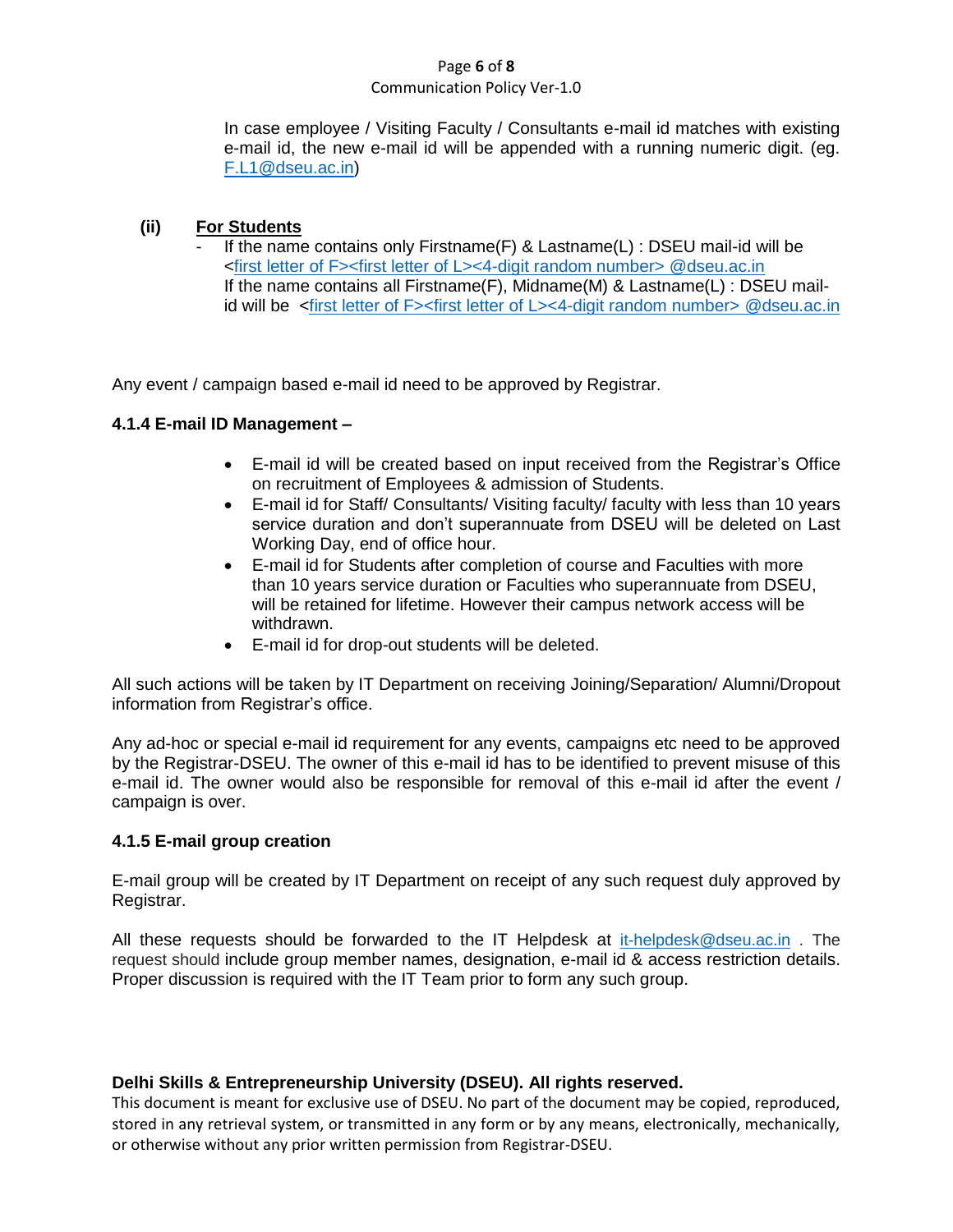## Page **7** of **8** Communication Policy Ver-1.0

# **4.2 WEBSITE**

- Communications made through DSEU's official websites and microsites should support the vision, mission, goals, and traditional academic values of DSEU.
- Content communicated via website should emphasize the value and positive impact of its member institutions – the colleges, universities and extension networks that serve DSEU's Employee / Students / Prospective clients / Partners.
- Content used for communicative purpose will be reviewed by the competent authority for breach and inappropriate messages before publishing on website.
- Content must carry a unified and consistent image of DSEU and adhere to guidelines approved by the Registrar-DSEU.
- Any upload needs to be verified and approved by the Registrar before publishing on the website.

# **4.3 SOCIAL MEDIA**

- The social media account administrators are responsible for the day-to-day post of information in DSEU's official social media pages.
- Any content to be posted in the social media platforms should be ensured that they meet brand guidelines of DSEU. Required approval need to be taken from Registrar.
- Photographs / Videos / Infographics used for the purpose of communicating through social media should display a positive image of DSEU's brand / employees / students / statutory bodies.
- Any links posted should adhere to the purpose of appropriate communication only.

# **4.4. ADHERENCE WITH CENTRAL, STATE, LOCAL, CYBER AND APPLICABLE INTERNATIONAL LAWS**

As a member of the DSEU community, you are expected to uphold local acts/ordinances and central, state, cyber and applicable international laws. DSEU's guidelines related to use of technologies derived from this concern, including laws regarding license, copyright and the protection of intellectual property.

As an user of DSEU you must:

- Abide by all Central, State, Local, Cyber and applicable International Laws.
- Abide by all applicable copyright laws and data protection and privacy.

# **4.5. ENFORCEMENT AND COMPLAINCE**

 Any member who is believed to have used official sources of communication for inappropriate purpose with breach of content and which is also found to disrupt DSEU's brand identity, strict action will be taken.

# **Delhi Skills & Entrepreneurship University (DSEU). All rights reserved.**